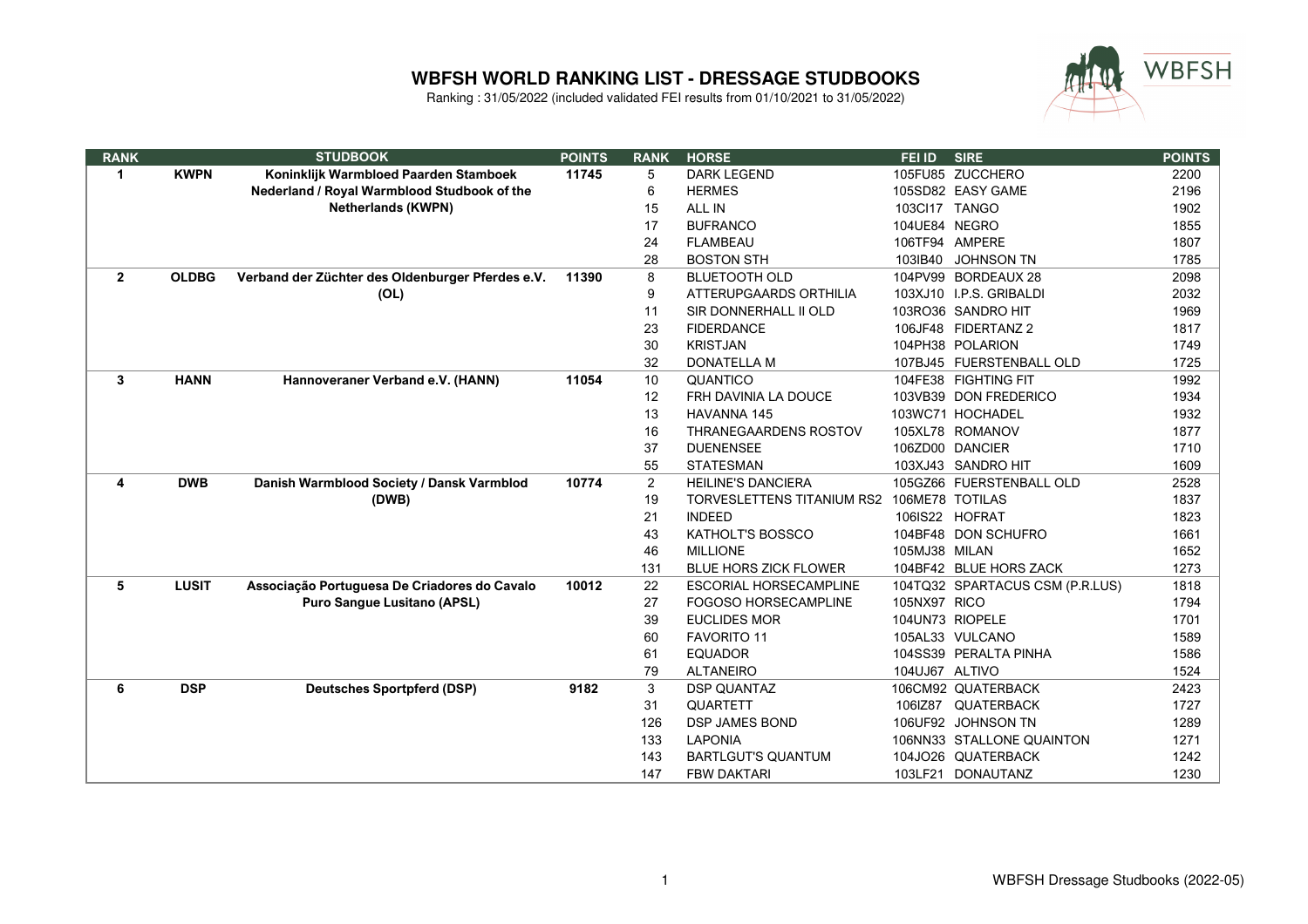

| $\overline{7}$ | <b>WESTF</b> | Westfälisches Pferdestammbuch e.V. (WESTF)      | 9027 | 18  | <b>VAMOS AMIGOS</b>                                | 106IM83 VITALIS |                               | 1840 |
|----------------|--------------|-------------------------------------------------|------|-----|----------------------------------------------------|-----------------|-------------------------------|------|
|                |              |                                                 |      | 63  | <b>PAXTON</b>                                      |                 | 106JD10 DANTE WELTINO OLD     | 1584 |
|                |              |                                                 |      | 76  | FIRST- STEP VALENTIN                               | 105SG11 VITALIS |                               | 1533 |
|                |              |                                                 |      | 110 | ROCK STAR 13                                       |                 | 105AK08 ROCKWELL              | 1376 |
|                |              |                                                 |      | 112 | <b>BOHEMIAN</b>                                    |                 | 105HB71 BORDEAUX 28           | 1371 |
|                |              |                                                 |      | 120 | <b>ESPOIRE</b>                                     |                 | 104VF13 EHRENMANN             | 1323 |
| 8              | <b>HOLST</b> | Verband der Züchter des Holsteiner Pferdes e.V. | 7525 | 7   | ANNABELLE 110                                      |                 | 105ED34 CONTEUR               | 2150 |
|                |              | (HOLST)                                         |      | 14  | <b>CURIOSITY</b>                                   |                 | 104YR30 CLINSMANN 2           | 1913 |
|                |              |                                                 |      | 26  | <b>DEVANTO</b>                                     |                 | 105NY15 DE CHIRICO            | 1801 |
|                |              |                                                 |      | 306 | AL MARTINO 10                                      |                 | 103QG34 ALMORETTO             | 682  |
|                |              |                                                 |      | 369 | <b>CABARET C</b>                                   |                 | 103MB37 CONTENDER             | 509  |
|                |              |                                                 |      | 385 | TE QUIERO SF                                       |                 | 106HV97 TOTILAS               | 470  |
| 9              | <b>BWP</b>   | Belgian Warmblood v.z.w. (BWP)                  | 7513 | 35  | INTERMEZZO VAN HET MEERDAA 105DV79 I.P.S. GRIBALDI |                 |                               | 1717 |
|                |              |                                                 |      | 67  | <b>NABAB</b>                                       |                 | 106UO70 SIR DONOVAN           | 1577 |
|                |              |                                                 |      | 156 | <b>DABANOS D'O4</b>                                | BEL42524 ABANOS |                               | 1172 |
|                |              |                                                 |      | 157 | <b>KONTESTRO DB</b>                                |                 | 106ON70 CONTENDRO I           | 1170 |
|                |              |                                                 |      | 179 | <b>ILLUSTER VAN DE KAMPERT</b>                     |                 | 105KX86 SPIELBERG             | 1095 |
|                |              |                                                 |      | 261 | LA GESSE HOT CHOCOLAT VD K 1050Y87 SIR DONNERHALL  |                 |                               | 782  |
| 10             | <b>PRE</b>   | Asociación Nacional De Criadores De Caballos de | 7468 | 53  | <b>ULISES DE YMAS</b>                              |                 | 104EF01 SENI INDIO            | 1614 |
|                |              | Pura Raza Española / National Purebred Spanish  |      | 83  | <b>MEJORANO HGF</b>                                |                 | 105NQ73 GRANDIOSO             | 1518 |
|                |              | <b>Breed (ANCCCE)</b>                           |      | 144 | <b>TOLEDANO XXXI</b>                               |                 | 103ZR97 AMBICIOSO XV          | 1237 |
|                |              |                                                 |      | 151 | FITI AL                                            | 105NQ03 JONDO   |                               | 1209 |
|                |              |                                                 |      | 194 | <b>ISRAEL X</b>                                    |                 | 104VP42 EVENTO                | 1030 |
|                |              |                                                 |      | 234 | ROMERO DE TRUJILLO                                 |                 | 105YQ75 ENGANOSO VI           | 860  |
| 11             | <b>SWB</b>   | <b>Swedish Warmblood Association (SWB)</b>      | 6725 | 4   | <b>TOUCHDOWN</b>                                   |                 | 105SH67 QUATERBACK            | 2339 |
|                |              |                                                 |      | 25  | <b>ASTORIA</b>                                     |                 | 105SI15 SIR DONNERHALL II OLD | 1803 |
|                |              |                                                 |      | 192 | <b>DORA</b>                                        |                 | 107KS24 DON PRIMERO           | 1032 |
|                |              |                                                 |      | 273 | <b>VECTRA</b>                                      |                 | 105LQ46 SILVANO 1047          | 756  |
|                |              |                                                 |      | 428 | <b>MAZY KLOVENHOJ</b>                              |                 | 106LX68 BOCELLI 1044          | 400  |
|                |              |                                                 |      | 435 | <b>MICKEY M</b>                                    | 105WS55 METALL  |                               | 395  |
| $12 \,$        | <b>BHHS</b>  | The British Hanoverian Horse Society (BHHS)     | 6211 | 40  | <b>DUKE OF BRITAIN FRH</b>                         |                 | 103LO51 DIMAGGIO              | 1696 |
|                |              |                                                 |      | 139 | DUKE DE NIRO                                       |                 | 105EX40 DE NIRO 6             | 1254 |
|                |              |                                                 |      | 161 | <b>RUBINS NITE</b>                                 |                 | 103RB72 RUBIN ROYAL OLD       | 1161 |
|                |              |                                                 |      | 209 | <b>BUTTERFLY IV</b>                                |                 | 103YM51 BREITLING W           | 961  |
|                |              |                                                 |      | 272 | <b>HAWTINS DELICATO</b>                            |                 | 104ES67 DIAMOND HIT           | 757  |
|                |              |                                                 |      | 442 | <b>DIAMOND HILL</b>                                |                 | 106BM75 DON DIAMOND           | 382  |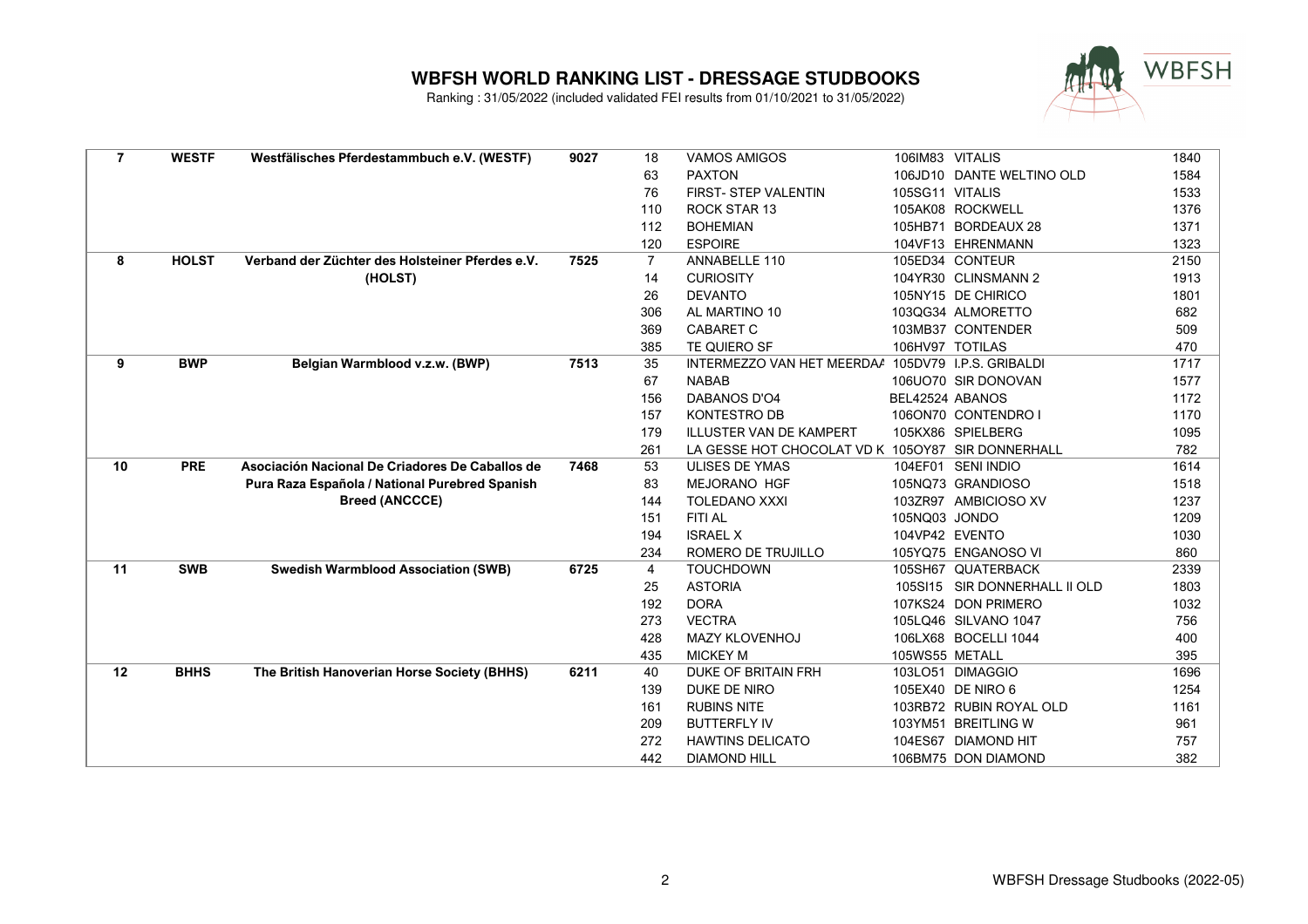

| <b>RHEIN</b><br>13<br>Rheinisches Pferd im Hannoveraner Verband e.V.<br>5644<br><b>JACK DANIEL'S</b><br>50<br>(RHEIN)<br>150<br><b>STERNENWANDERER</b><br>255<br><b>WHITNEY 341</b><br>278<br><b>SIR FASHION</b><br>321<br><b>SILBERSTERN FRH</b><br>327<br>SUNNY SIDE UP 13<br><b>NRPS</b><br>Nederlands Rijpaarden en Pony Stamboek (NRPS)<br>20<br><b>HEXAGON'S ICH WEISS</b><br>14<br>4211<br>146<br><b>SHAKIRA</b><br>163<br><b>CAMORKUS</b><br>15<br><b>TRAK</b><br>Verband der Züchter und Freunde des<br>3561<br>$\mathbf{1}$<br><b>TSF DALERA BB</b><br>Ostpreussischen Warmblutpferdes Trakehner<br>511<br><b>FEUERKRANZ</b><br>Abstammung e.V. (TRAK)<br>551<br><b>KAISERADLER</b><br>16<br><b>ZANG</b><br><b>Stud-book Zangersheide (ZANG)</b><br>3512<br>RILKADORA Z<br>93<br>115<br>SERTORIUS DE RIMA Z IFCE<br>297<br>VALUCIO DH Z<br>17<br><b>FWB</b><br>The Finnish Horse Breeding Association/Suomen<br>HOT CASANOVA<br>3482<br>102<br>MOUNT ST JOHN KOM FAIRY TAI 105RZ02 FÜRST HEINRICH<br>Hippos ry (FWB)<br>262<br><b>FURST WILD S</b><br>107HN73<br>300<br><b>KYRO HOT FLOW</b><br>464<br>575<br><b>SAN QUELLE</b><br><b>PSH</b><br>Associação Portuguesa de Criadores de Racas<br>148<br><b>GUAPO</b><br>107DX32<br>18<br>3395<br><b>Selectas / Portuguese Sport Horse Studbook</b><br>258<br><b>HIT PLUS</b><br>(APCRS)<br>270<br>ADDICT DE MASSA<br>498<br>UNAZALEE DE MASSA<br>536<br><b>GARLIE IGE</b><br>107LM01<br><b>SF</b><br>Stud Book du Cheval Selle Français (SBSF)<br>77<br>SCOOP DU BOIS LURIC<br>19<br>3247<br>QUARTZ OF JAZZ<br>224<br>ALQUAZAR DE MASSA<br>250<br><b>AHS</b><br>20<br>The American Hanovarian Society (AHS)<br>2873<br>SERENADE MF<br>41<br>282<br><b>FARO SQF</b><br>398<br>DOCTOR WENDELL MF<br>21<br><b>KFPS</b><br>Koninklijk Friesch Paarden-Stamboek (KFPS)<br>ELIAS 494<br>2871<br>225<br>263<br><b>JEROEN POLL</b> |                               |      |
|-------------------------------------------------------------------------------------------------------------------------------------------------------------------------------------------------------------------------------------------------------------------------------------------------------------------------------------------------------------------------------------------------------------------------------------------------------------------------------------------------------------------------------------------------------------------------------------------------------------------------------------------------------------------------------------------------------------------------------------------------------------------------------------------------------------------------------------------------------------------------------------------------------------------------------------------------------------------------------------------------------------------------------------------------------------------------------------------------------------------------------------------------------------------------------------------------------------------------------------------------------------------------------------------------------------------------------------------------------------------------------------------------------------------------------------------------------------------------------------------------------------------------------------------------------------------------------------------------------------------------------------------------------------------------------------------------------------------------------------------------------------------------------------------------------------------------------------------------------------------------------------|-------------------------------|------|
|                                                                                                                                                                                                                                                                                                                                                                                                                                                                                                                                                                                                                                                                                                                                                                                                                                                                                                                                                                                                                                                                                                                                                                                                                                                                                                                                                                                                                                                                                                                                                                                                                                                                                                                                                                                                                                                                                     | 105ZB44 CHARMEUR              | 1633 |
|                                                                                                                                                                                                                                                                                                                                                                                                                                                                                                                                                                                                                                                                                                                                                                                                                                                                                                                                                                                                                                                                                                                                                                                                                                                                                                                                                                                                                                                                                                                                                                                                                                                                                                                                                                                                                                                                                     | 104ZY04 LORD LOXLEY I         | 1215 |
|                                                                                                                                                                                                                                                                                                                                                                                                                                                                                                                                                                                                                                                                                                                                                                                                                                                                                                                                                                                                                                                                                                                                                                                                                                                                                                                                                                                                                                                                                                                                                                                                                                                                                                                                                                                                                                                                                     | 103DF83 WOLKENSTÜRMER         | 791  |
|                                                                                                                                                                                                                                                                                                                                                                                                                                                                                                                                                                                                                                                                                                                                                                                                                                                                                                                                                                                                                                                                                                                                                                                                                                                                                                                                                                                                                                                                                                                                                                                                                                                                                                                                                                                                                                                                                     | 103SH09 SIR DONNERHALL        | 745  |
|                                                                                                                                                                                                                                                                                                                                                                                                                                                                                                                                                                                                                                                                                                                                                                                                                                                                                                                                                                                                                                                                                                                                                                                                                                                                                                                                                                                                                                                                                                                                                                                                                                                                                                                                                                                                                                                                                     | 105SA98 SILBERMOND 23         | 637  |
|                                                                                                                                                                                                                                                                                                                                                                                                                                                                                                                                                                                                                                                                                                                                                                                                                                                                                                                                                                                                                                                                                                                                                                                                                                                                                                                                                                                                                                                                                                                                                                                                                                                                                                                                                                                                                                                                                     | 106GF61 SIR DONNERHALL        | 623  |
|                                                                                                                                                                                                                                                                                                                                                                                                                                                                                                                                                                                                                                                                                                                                                                                                                                                                                                                                                                                                                                                                                                                                                                                                                                                                                                                                                                                                                                                                                                                                                                                                                                                                                                                                                                                                                                                                                     | 106UA71 HEXAGON'S RUBIQUIL    | 1825 |
|                                                                                                                                                                                                                                                                                                                                                                                                                                                                                                                                                                                                                                                                                                                                                                                                                                                                                                                                                                                                                                                                                                                                                                                                                                                                                                                                                                                                                                                                                                                                                                                                                                                                                                                                                                                                                                                                                     | 107KS44 SANTIAGO              | 1233 |
|                                                                                                                                                                                                                                                                                                                                                                                                                                                                                                                                                                                                                                                                                                                                                                                                                                                                                                                                                                                                                                                                                                                                                                                                                                                                                                                                                                                                                                                                                                                                                                                                                                                                                                                                                                                                                                                                                     | 107FY00 CONTANGO              | 1153 |
|                                                                                                                                                                                                                                                                                                                                                                                                                                                                                                                                                                                                                                                                                                                                                                                                                                                                                                                                                                                                                                                                                                                                                                                                                                                                                                                                                                                                                                                                                                                                                                                                                                                                                                                                                                                                                                                                                     | 105AH62 EASY GAME             | 2967 |
|                                                                                                                                                                                                                                                                                                                                                                                                                                                                                                                                                                                                                                                                                                                                                                                                                                                                                                                                                                                                                                                                                                                                                                                                                                                                                                                                                                                                                                                                                                                                                                                                                                                                                                                                                                                                                                                                                     | 105MM42 EDITORIAL             | 313  |
|                                                                                                                                                                                                                                                                                                                                                                                                                                                                                                                                                                                                                                                                                                                                                                                                                                                                                                                                                                                                                                                                                                                                                                                                                                                                                                                                                                                                                                                                                                                                                                                                                                                                                                                                                                                                                                                                                     | 106KE02 VAN DEYK E.H.         | 281  |
|                                                                                                                                                                                                                                                                                                                                                                                                                                                                                                                                                                                                                                                                                                                                                                                                                                                                                                                                                                                                                                                                                                                                                                                                                                                                                                                                                                                                                                                                                                                                                                                                                                                                                                                                                                                                                                                                                     | 107FJ05 RILKE                 | 1464 |
|                                                                                                                                                                                                                                                                                                                                                                                                                                                                                                                                                                                                                                                                                                                                                                                                                                                                                                                                                                                                                                                                                                                                                                                                                                                                                                                                                                                                                                                                                                                                                                                                                                                                                                                                                                                                                                                                                     | 106BC57 SANDRO HIT            | 1348 |
|                                                                                                                                                                                                                                                                                                                                                                                                                                                                                                                                                                                                                                                                                                                                                                                                                                                                                                                                                                                                                                                                                                                                                                                                                                                                                                                                                                                                                                                                                                                                                                                                                                                                                                                                                                                                                                                                                     | 106EA25 VA-VITE               | 700  |
|                                                                                                                                                                                                                                                                                                                                                                                                                                                                                                                                                                                                                                                                                                                                                                                                                                                                                                                                                                                                                                                                                                                                                                                                                                                                                                                                                                                                                                                                                                                                                                                                                                                                                                                                                                                                                                                                                     | 106AB81 BLUE HORS HOTLINE     | 1415 |
|                                                                                                                                                                                                                                                                                                                                                                                                                                                                                                                                                                                                                                                                                                                                                                                                                                                                                                                                                                                                                                                                                                                                                                                                                                                                                                                                                                                                                                                                                                                                                                                                                                                                                                                                                                                                                                                                                     |                               | 780  |
|                                                                                                                                                                                                                                                                                                                                                                                                                                                                                                                                                                                                                                                                                                                                                                                                                                                                                                                                                                                                                                                                                                                                                                                                                                                                                                                                                                                                                                                                                                                                                                                                                                                                                                                                                                                                                                                                                     |                               | 692  |
|                                                                                                                                                                                                                                                                                                                                                                                                                                                                                                                                                                                                                                                                                                                                                                                                                                                                                                                                                                                                                                                                                                                                                                                                                                                                                                                                                                                                                                                                                                                                                                                                                                                                                                                                                                                                                                                                                     | 104JT89 HOTLINE               | 360  |
|                                                                                                                                                                                                                                                                                                                                                                                                                                                                                                                                                                                                                                                                                                                                                                                                                                                                                                                                                                                                                                                                                                                                                                                                                                                                                                                                                                                                                                                                                                                                                                                                                                                                                                                                                                                                                                                                                     | 106IH32 SAN AMOUR I           | 235  |
|                                                                                                                                                                                                                                                                                                                                                                                                                                                                                                                                                                                                                                                                                                                                                                                                                                                                                                                                                                                                                                                                                                                                                                                                                                                                                                                                                                                                                                                                                                                                                                                                                                                                                                                                                                                                                                                                                     |                               | 1227 |
|                                                                                                                                                                                                                                                                                                                                                                                                                                                                                                                                                                                                                                                                                                                                                                                                                                                                                                                                                                                                                                                                                                                                                                                                                                                                                                                                                                                                                                                                                                                                                                                                                                                                                                                                                                                                                                                                                     | 106NI93 BRETTON WOODS         | 787  |
|                                                                                                                                                                                                                                                                                                                                                                                                                                                                                                                                                                                                                                                                                                                                                                                                                                                                                                                                                                                                                                                                                                                                                                                                                                                                                                                                                                                                                                                                                                                                                                                                                                                                                                                                                                                                                                                                                     | 105FX32 SAN AMOUR (DE) OLD    | 759  |
|                                                                                                                                                                                                                                                                                                                                                                                                                                                                                                                                                                                                                                                                                                                                                                                                                                                                                                                                                                                                                                                                                                                                                                                                                                                                                                                                                                                                                                                                                                                                                                                                                                                                                                                                                                                                                                                                                     | 103UO04 RUBIN CORTES (DE) OLD | 330  |
|                                                                                                                                                                                                                                                                                                                                                                                                                                                                                                                                                                                                                                                                                                                                                                                                                                                                                                                                                                                                                                                                                                                                                                                                                                                                                                                                                                                                                                                                                                                                                                                                                                                                                                                                                                                                                                                                                     |                               | 292  |
|                                                                                                                                                                                                                                                                                                                                                                                                                                                                                                                                                                                                                                                                                                                                                                                                                                                                                                                                                                                                                                                                                                                                                                                                                                                                                                                                                                                                                                                                                                                                                                                                                                                                                                                                                                                                                                                                                     | 104NB84 EARL                  | 1530 |
|                                                                                                                                                                                                                                                                                                                                                                                                                                                                                                                                                                                                                                                                                                                                                                                                                                                                                                                                                                                                                                                                                                                                                                                                                                                                                                                                                                                                                                                                                                                                                                                                                                                                                                                                                                                                                                                                                     | 104IB12 LAWRENCE              | 913  |
|                                                                                                                                                                                                                                                                                                                                                                                                                                                                                                                                                                                                                                                                                                                                                                                                                                                                                                                                                                                                                                                                                                                                                                                                                                                                                                                                                                                                                                                                                                                                                                                                                                                                                                                                                                                                                                                                                     | 104QQ04 SAN AMOUR (DE) OLD    | 804  |
|                                                                                                                                                                                                                                                                                                                                                                                                                                                                                                                                                                                                                                                                                                                                                                                                                                                                                                                                                                                                                                                                                                                                                                                                                                                                                                                                                                                                                                                                                                                                                                                                                                                                                                                                                                                                                                                                                     | 107DE72 SIR DONNERHALL        | 1692 |
|                                                                                                                                                                                                                                                                                                                                                                                                                                                                                                                                                                                                                                                                                                                                                                                                                                                                                                                                                                                                                                                                                                                                                                                                                                                                                                                                                                                                                                                                                                                                                                                                                                                                                                                                                                                                                                                                                     | 105TM09 FIDERTANZ 2           | 739  |
|                                                                                                                                                                                                                                                                                                                                                                                                                                                                                                                                                                                                                                                                                                                                                                                                                                                                                                                                                                                                                                                                                                                                                                                                                                                                                                                                                                                                                                                                                                                                                                                                                                                                                                                                                                                                                                                                                     | 104FU51 DON PRINCIPE          | 442  |
|                                                                                                                                                                                                                                                                                                                                                                                                                                                                                                                                                                                                                                                                                                                                                                                                                                                                                                                                                                                                                                                                                                                                                                                                                                                                                                                                                                                                                                                                                                                                                                                                                                                                                                                                                                                                                                                                                     | 106GY22 JORN 430              | 902  |
|                                                                                                                                                                                                                                                                                                                                                                                                                                                                                                                                                                                                                                                                                                                                                                                                                                                                                                                                                                                                                                                                                                                                                                                                                                                                                                                                                                                                                                                                                                                                                                                                                                                                                                                                                                                                                                                                                     | 106XN78 ANDERS 451            | 779  |
| 340<br><b>RUBEN</b>                                                                                                                                                                                                                                                                                                                                                                                                                                                                                                                                                                                                                                                                                                                                                                                                                                                                                                                                                                                                                                                                                                                                                                                                                                                                                                                                                                                                                                                                                                                                                                                                                                                                                                                                                                                                                                                                 | 107JD65 AAN 416               | 603  |
| 343<br>WIRDMER FAN'E BOPPELANNENS 104QO89 BEART 411                                                                                                                                                                                                                                                                                                                                                                                                                                                                                                                                                                                                                                                                                                                                                                                                                                                                                                                                                                                                                                                                                                                                                                                                                                                                                                                                                                                                                                                                                                                                                                                                                                                                                                                                                                                                                                 |                               | 587  |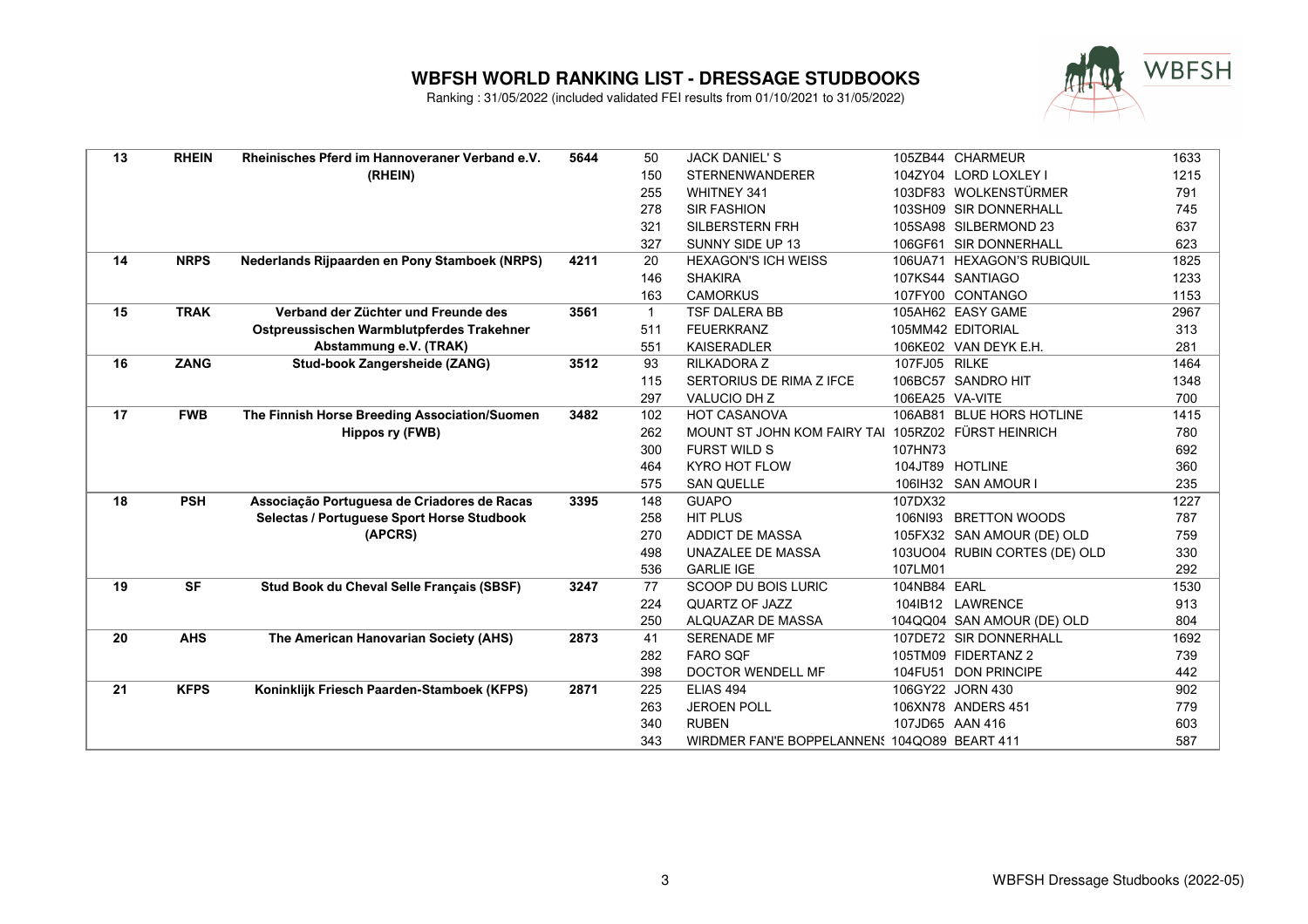

| 22 | <b>CH</b>      | Zuchtverband CH-Sportpferde Swiss Warmblood        | 2726 | 87  | DELIOH VON BUCHMATT CH        |              | 103VW73 DANONE 4              | 1504 |
|----|----------------|----------------------------------------------------|------|-----|-------------------------------|--------------|-------------------------------|------|
|    |                | (ZVCH)                                             |      | 275 | DANDY DE LA ROCHE CMF CH      |              | 104JV36 DRESSAGE ROYAL        | 751  |
|    |                |                                                    |      | 384 | SONNENBERGS SOLISCO CH        |              | 104PA89 SANCISCO              | 471  |
| 23 | <b>NZWB</b>    | <b>New Zealand Warmblood Association (NZWA)</b>    | 2564 | 52  | WINDERMERE J'OBEI W           |              | 106CA83 JOHNSON TN            | 1619 |
|    |                |                                                    |      | 214 | <b>JAX JOHNSON</b>            | 107PZ53      |                               | 945  |
| 24 | <b>HSH</b>     | Hungarian Sport Horse Studbook / Magyar            | 2215 | 94  | <b>ENYING</b>                 |              | 103XS45 BALOU DU ROUET        | 1461 |
|    |                | Sportlótenyésztok Országos Egyesülete (MSLT)       |      | 344 | <b>FYRCA</b>                  |              | 106Cl21 LEONCE                | 580  |
|    |                |                                                    |      | 601 | <b>DONNA FRIDERIKA</b>        |              | 105EQ76 DON FREDERICO         | 174  |
| 25 | <b>KWPN NA</b> | <b>KWPN of North America, Inc. (KWPN NA)</b>       | 2038 | 182 | F.J. RAMZES                   |              | 105XR86 JUVENTUS              | 1083 |
|    |                |                                                    |      | 288 | <b>DIXIE WRF</b>              | 104FU61 JAZZ |                               | 727  |
|    |                |                                                    |      | 579 | <b>FINALE</b>                 |              | 107IG64 CONTESTER II          | 228  |
| 26 | <b>ABPSL</b>   | Associação Brasileira dos Criadores do Cavalo      | 1903 | 86  | <b>FAMOUS DO VOUGA</b>        |              | 106TF02 RIOPELE               | 1506 |
|    |                | <b>Puro Sangue Lusitano (ABPSL)</b>                |      | 433 | XAPARRO DO VOUGA              |              | 103CB53 MARFIM DO TOP         | 397  |
| 27 | <b>TAF</b>     | Trakehner Avlsforbundet i Danmark (TAF)            | 1896 | 142 | <b>KIPLING TSF</b>            |              | 105GZ46 HOFRAT                | 1243 |
|    |                |                                                    |      | 315 | <b>ASTON MARTIN</b>           |              | 102ZM85 MONTEVERDI            | 653  |
| 28 | <b>ZfDP</b>    | Zuchtverband für Deutsche Pferde e.v. (ZfDP)       | 1782 | 29  | <b>GREEK AIR</b>              |              | 106DM46 I.P.S. GRIBALDI       | 1782 |
| 29 | <b>PZHK</b>    | <b>Polish Horse Breeders Association (PZHK)</b>    | 1780 | 206 | <b>BREAKDANCE</b>             | 105FK24 FRED |                               | 976  |
|    |                |                                                    |      | 380 | <b>CARDAMON</b>               | 105JN33      |                               | 486  |
|    |                |                                                    |      | 597 | <b>RON</b>                    |              | 104QQ32 SAMBA HIT II          | 181  |
|    |                |                                                    |      | 615 | <b>STERNIK</b>                |              | 105ZA25 CONTENDOR             | 137  |
| 30 | <b>NZHS</b>    | <b>New Zealand Hanoverian Society (NZHS)</b>       | 1548 | 297 | LETTY LEI EDH                 |              | 105XF54 LIMONIT               | 700  |
|    |                |                                                    |      | 513 | <b>NSC TIMBERMILL PREQUEL</b> |              | 107QX17 PRESTIGE VDL          | 307  |
|    |                |                                                    |      | 556 | <b>APHRODITE</b>              |              | 106IE59 ANAMOUR               | 274  |
|    |                |                                                    |      | 560 | <b>RAUKURA SATORI</b>         |              | 104PL34 DE NIRO 6             | 267  |
| 31 | <b>AWHA</b>    | <b>Australian Warmblood Horse Association Ltd</b>  | 1437 | 97  | <b>ARISTEDE</b>               |              | 105BU63 AACHIMEDES            | 1437 |
|    |                | (AWHA)                                             |      |     |                               |              |                               |      |
| 32 | <b>ESH</b>     | <b>Estonian Sport Horse Breeders Society/Eesti</b> | 1385 | 425 | <b>LANDY'S AKVAREL</b>        |              | 103KA33 LANDCRUISER           | 410  |
|    |                | Sporthoubuste Kasvatatjate Selte (ESHA)            |      | 472 | <b>DONNA ANNA</b>             |              | 103YA94 BLUE HORS DON SCHUFRO | 352  |
|    |                |                                                    |      | 482 | <b>FINALIST</b>               | 105RW42      |                               | 344  |
|    |                |                                                    |      | 552 | <b>ROMANTIKA</b>              |              | 104KB23 ROMANOV               | 279  |
| 33 | <b>CDE</b>     | Asociación Nacional de Criadores del Caballo de    | 1288 | 310 | <b>ESTOQUE</b>                |              | 104QO85 AZUCAR DA CARNICEIRA  | 665  |
|    |                | <b>Deporte Español (ANCADES)</b>                   |      | 487 | <b>SPIRIT JM</b>              |              | 103XW38 UCALERO C             | 339  |
|    |                |                                                    |      | 547 | DE YAKARE                     |              | 103VT61 CACIQUE QUIN          | 284  |
| 35 | <b>AES</b>     | Anglo European Studbook (AES)                      | 1120 | 171 | <b>INTO THE BLUE</b>          |              | 104QG61 UBLESCO               | 1120 |
| 36 | <b>HHSA</b>    | Hanoverian Horse Society of Australia (HHSA)       | 1116 | 173 | FERERRO CHOCOLATE BOX         |              | 104EK12 FERRERO ROCHER        | 1116 |